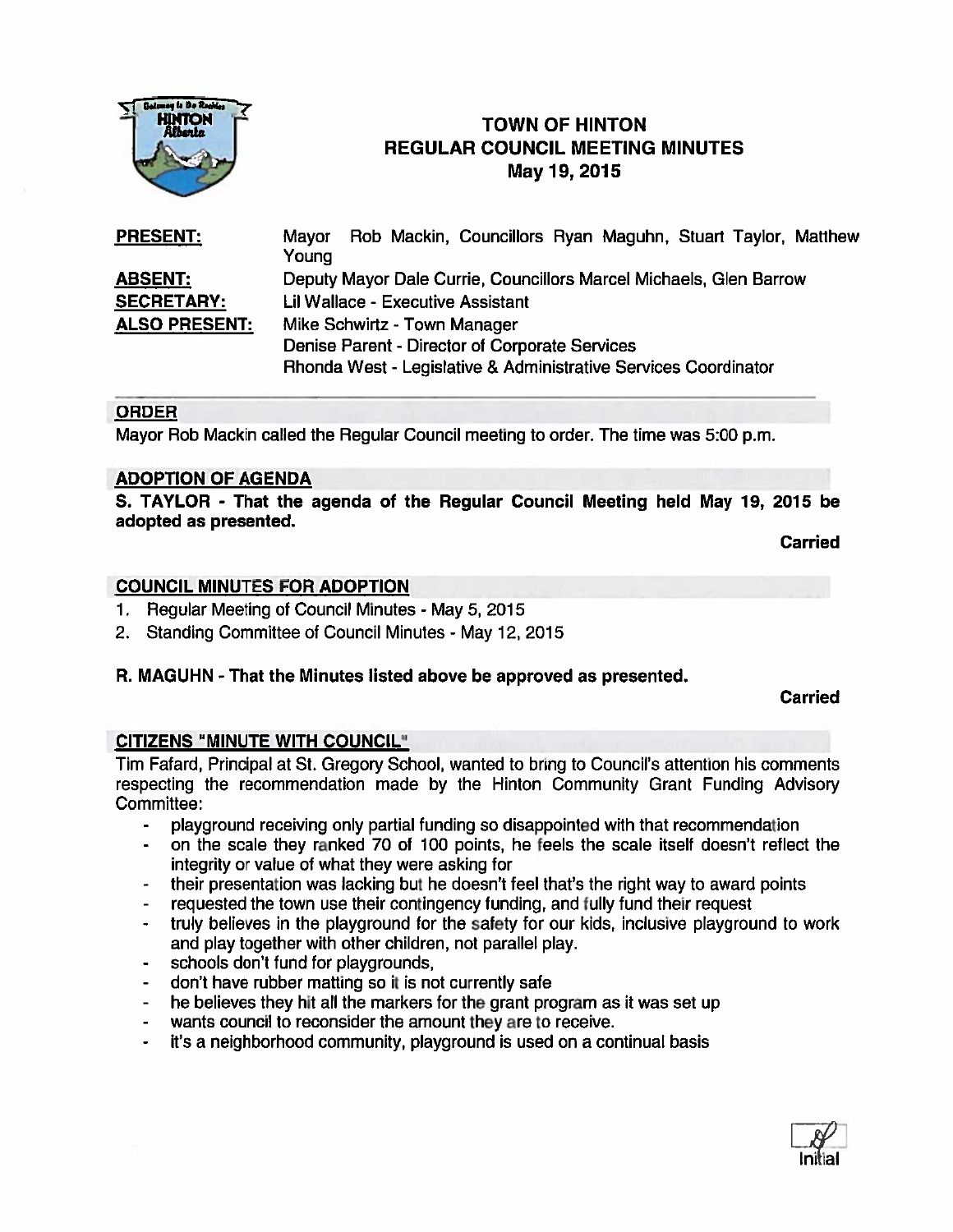Town of Hinton APPROVED Regular Meeting of Council Minutes— May 19, 2015 Page | 2

> Councillor Maguhn asked Mr. Fafard to email council with his thoughts and experience on the process and Mr. Fafard agreed to do so.

## DELEGATIONS AND PRESENTATIONS

## 1. Community Futures West Yellowhead - Plague Presentation by Nancy Robbins

Nancy Robbins, General Manager at Community Futures West Yellowhead ("CFWY") advised council this is <sup>a</sup> federally funded non-profit organization serving Hinton, Jasper, Grande Cache, Yellowhead County, Edson. They have <sup>a</sup> disabilities program and work with disabled clients to find self-employment and success. She presented council with <sup>a</sup> partnership plaque to thank them for suppor<sup>t</sup> of the program.

## 2. Caribou Patrol Program - Presented by Chantelle Bambrick

Ms. Chantelle Bambrick, of the Foothills Research Institute, provided Council with information on the woodland caribou as they are currently listed as <sup>a</sup> "species at risk". The caribou are migrating now, and do so twice per year, in the Spring and Fall. She asked that sightings be reported to them through facebook or their website, and if possible, to include <sup>a</sup> picture with the date and time of the sighting.

Ms. Bambrick then asked council to inform its residents about caribou crossing Highway 40 during critical migration periods, and for Council to think about if there are any other ways to partner with the Town to let the public know about this program.

As the Caribou Patrol Program is <sup>a</sup> finalist for an Emerald Award, she also asked Council for <sup>a</sup> letter of suppor<sup>t</sup> respecting the program.

S. TAYLOR - That <sup>a</sup> letter of suppor<sup>t</sup> for the caribou patrol program be provided as requested.

Carried

#### 3. Hinton Grant Funding Advisory Committee - Presented by JoAnn Race and Albert Ostashek

JoAnn Race and Albert Ostashek spoke on behalf of the committee and advised that the committee was made up of <sup>a</sup> diverse group of citizens, and was good representation of the community. They thanked Laura Howarth and Rhonda West and administration for all the work done.

The committee is comprised of the following citizens, and who they represent:

- -JoAnn Race (Hinton Policing Committee)
- Peter Wilkinson (Hinton Municipal Library Board)
- Kathy Rees (Community Engagement and Accountability Committee, also known as "CEAC")
- Albert Ostashek (CEAC)
- Garth Griffiths (CEAC)

Mr. Ostashek advised Council he felt the process was excellent and streamlined. Proposals were reviewed individually by committee members and then by the group together. The process went quickly.

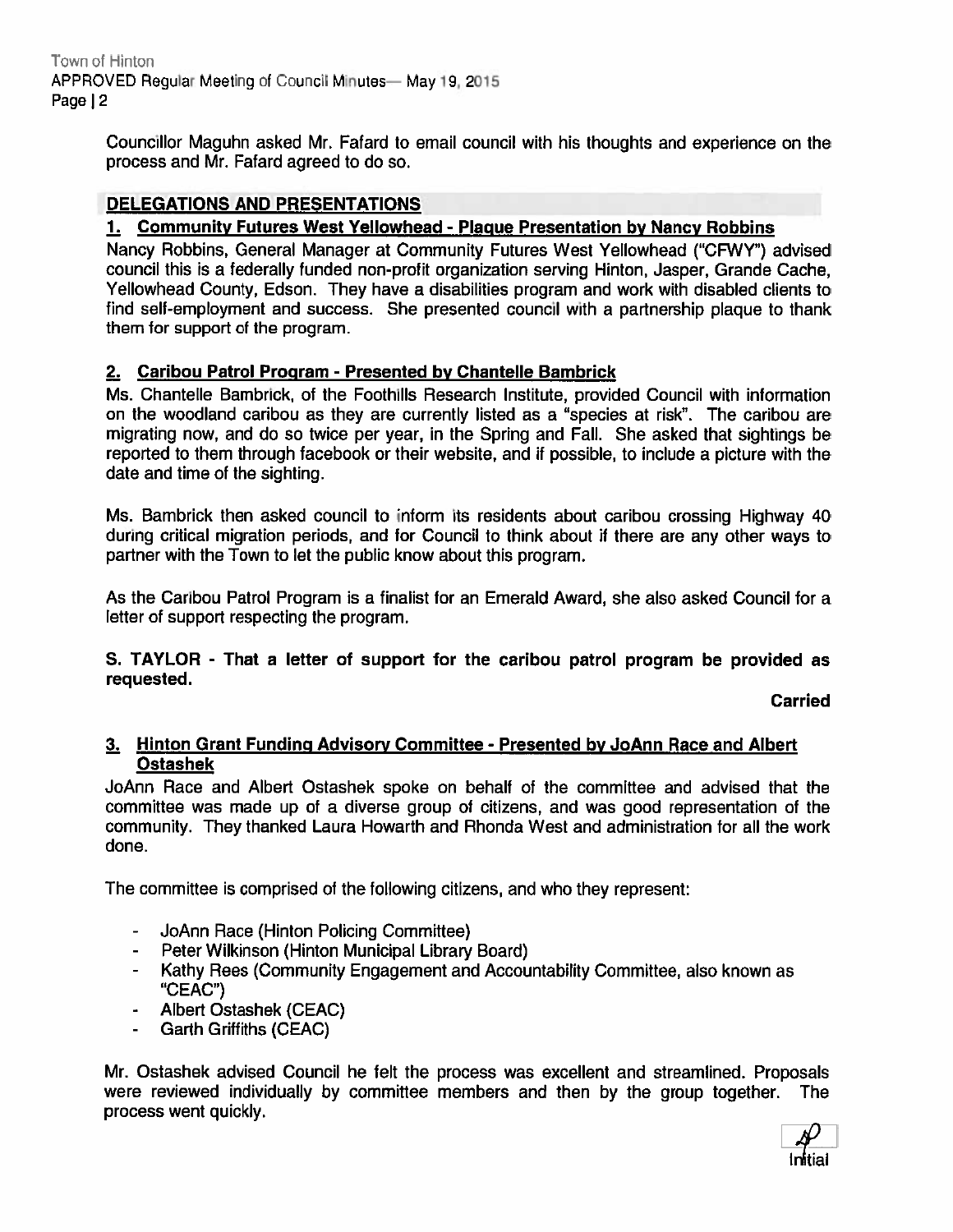Both Mr. Ostashek and Mrs. Race did not feel that twice per year intakes was <sup>a</sup> hinderance, and said that groups would re-apply if not successful this time. It was felt that two intakes seems to make sense for groups to coordinate depending on their own schedules.

Council thanked the committee for their contribution to the process.

# ACTION ITEMS

Refer to the Regular Council Meeting Agenda package for May 19, <sup>2015</sup> for detailed background information on these decisions.

## 1. 2015 Community Grant Program - Intake #1

M. YOUNG - That Council transfer \$15,000 from the Council Contingency Fund to allocate towards the St. Gregory Inclusive Playground Project under Intake #1 for 2015.

R. MAGUHN - That Council approve the Community Grant Program funding for Intake #1 as recommended by the Hinton Grant Funding Advisory Committee outlined in Attachment #2.

Carried

Carried

## 2. Nuisance Bylaw #1087 Third and Final Reading

R. MACKIN - That Nuisance Bylaw #1087 receives third and final reading with the addition of the definition of "Vehicle" (reference to the Traffic Safety Act).

Carried

## 3. Recreation Centre Committee Terms of Reference

R. MAGUHN - That the matter of forming <sup>a</sup> Parks & Recreation Advisory Committee be brought back to the July 14, <sup>2015</sup> Standing Committee meeting for further discussion.

Carried

# 4. Performing Arts Theatre Centre in Hinton ("PATCH") Project Update

R. MACKIN — That Council accept this report for information.

Carried

## 5. Property Tax Appeal - <sup>121</sup> Tocher Avenue

M. YOUNG - The request made by CapLink to reduce the property taxes and penalties from <sup>2012</sup> to present for the properties located on <sup>121</sup> Tocher Avenue (Condominium Plan 1023241, Unit <sup>1</sup> — common area, Unit <sup>2</sup> — surplus land, and Units 3-10, Units 13, 14,15, 18 and Units 21-24) be denied.

#### INFORMATION ITEMS

1. Council Information Package #1 - previously circulated May 6, <sup>2015</sup>

2. Council Information Package #2 - previously circulated May 13, <sup>2015</sup>

Carried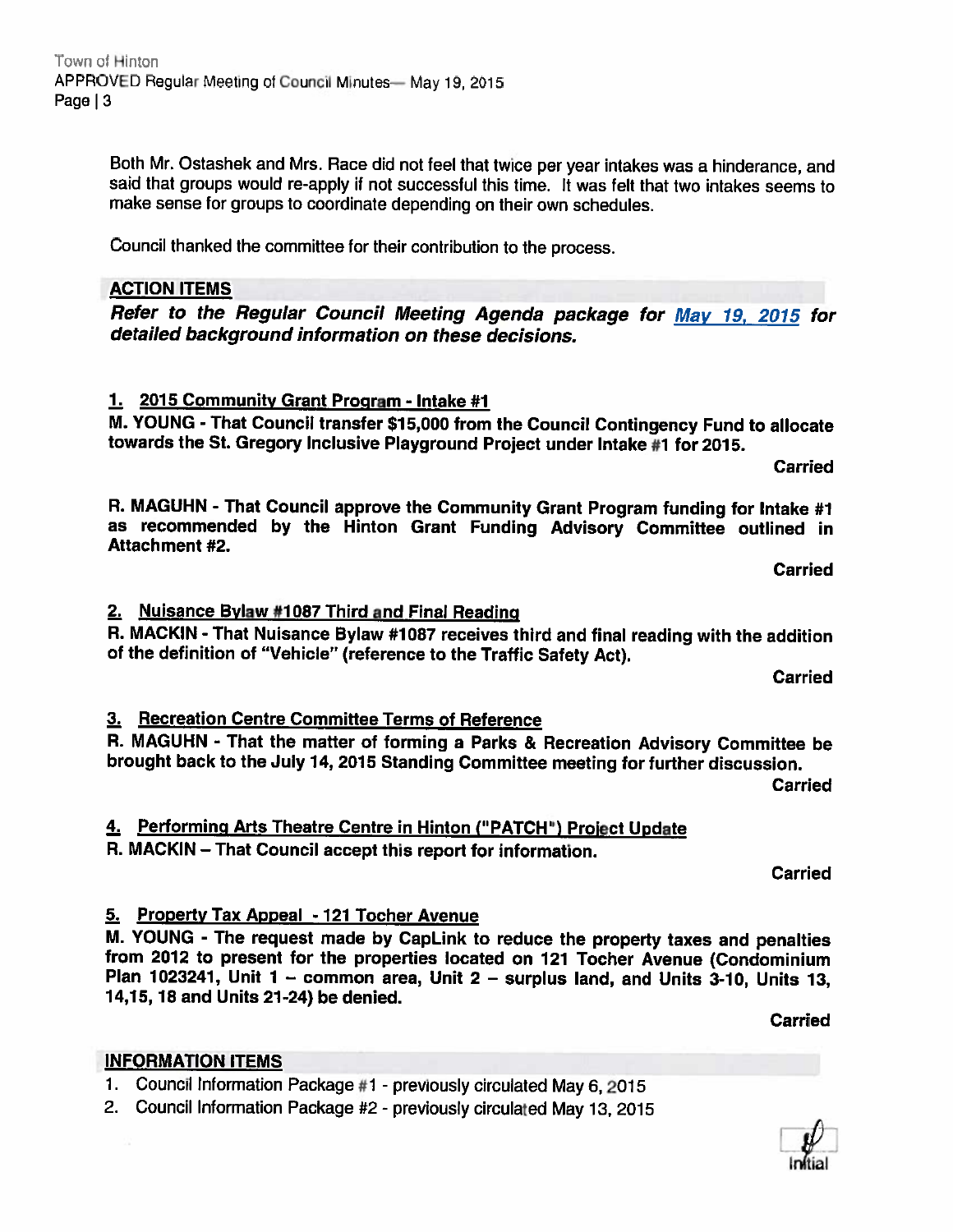## M. YOUNG - That Council Information Packages #1 and # <sup>2</sup> be accepted for information. **Carried**

## REPORTS FROM MAYOR, COUNCIL, TOWN MANAGER

Council Reporting (Training/Conferences/CEAC, Listening Teams, All Other Committees)

Councillors reported on the various committees, meetings and activities they attended since the last Regular Council meeting and what they <sup>p</sup>lan on attending in the coming weeks.

Councillor Young indicated that because he recently walked the river front with some of the committee members, he felt this item warrants further discussion and evaluation by Council.

## M. YOUNG - That Council direct Administration to add to the May 26, 2015 Standing Committee agenda the matter of the Athabasca Riverfront Park for further discussion. Carried

Councillor Young brought up several questions on the original artist's renderings of the Welcome Hinton signs at each end of town. He questioned how the Town reached the decisions that resulted in the current signs as he feels they are far removed from the original design, and what changes and/or improvements could be made to improve the signs.

M. YOUNG - That Council direct Administration to revisit the Welcome to Hinton signs as par<sup>t</sup> of the <sup>2016</sup> BUDGET discussions (provide artist's rendering and advice on how to ge<sup>t</sup> there).

#### **Carried**

Councillor Young indicated that although Councillor Barrow withdrew his motion asking for further information on rezoning the learning & leisure corridor, he still wanted to procee<sup>d</sup> with this.

M. YOUNG - That Council direct Administration to bring forward steps required on possible sale or rezoning of lands between Curling Rink and Hinton Centre, including campground. The repor<sup>t</sup> will be brought back to Standing Committee meeting of June 23, 2015.

Carried

The Mayor proclaimed that June 1 to 7, 2015 is Senior's Week.

#### 2. Town Manager Report

Town Manager Mike Schwirtz provided an update on administrative matters.